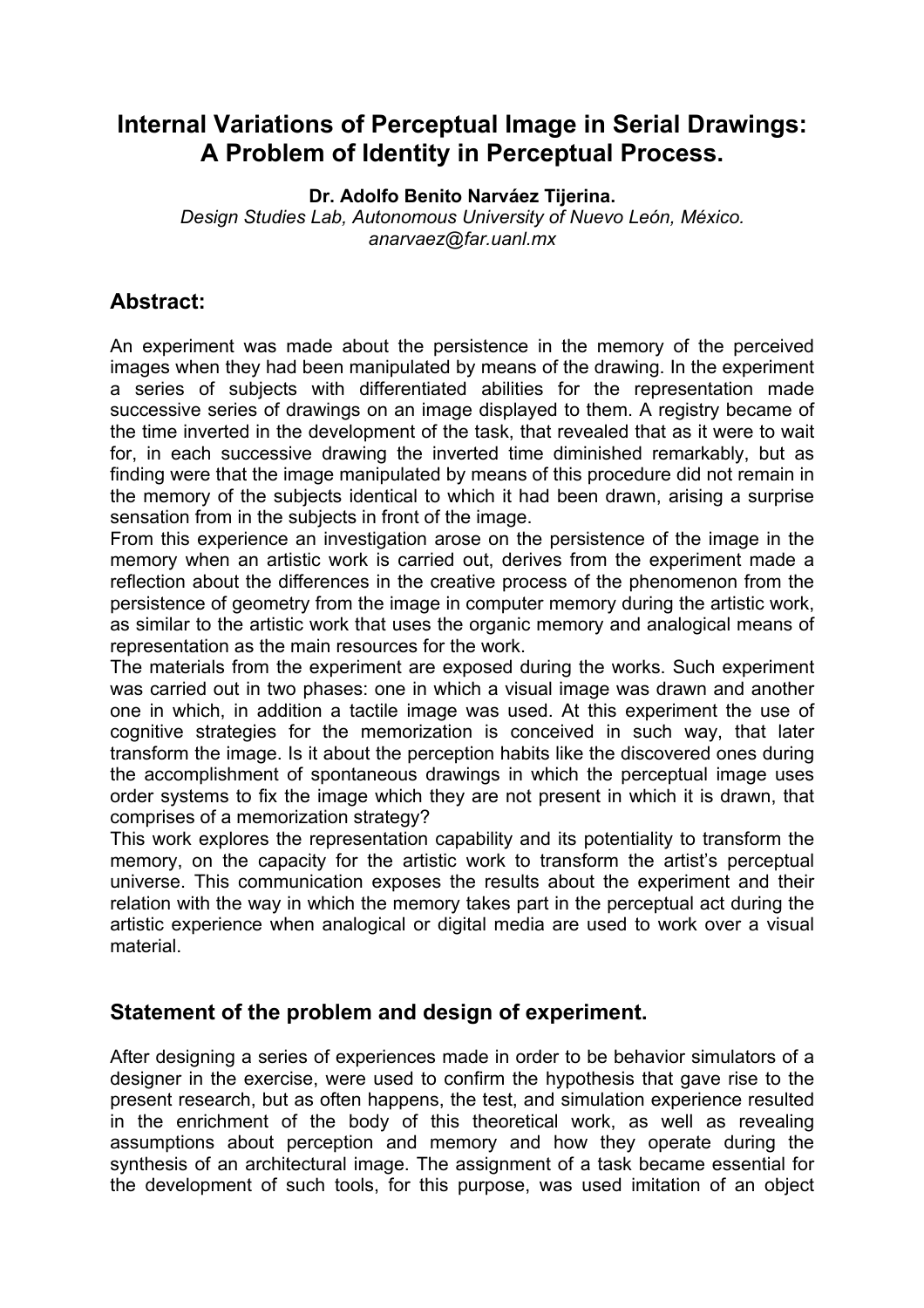observed. It adopted an attitude of observation as suggested by Gardner [1] to approach the study of levels of competence in carrying out a task; considering freedom involving the answers sought in the simulation, was preferred extensive monitoring attitudes form of execution, time involved in the resolution, background of the subject product characteristics, attitudes and responses to what occurred, and so on. Having in mind the pourpose to attract even more information than what could be achieved through a series of questions and answers to the intensive implementation of a test in the form of a survey.

One base which departed for the design of experiments, was the idea that a large part of the problem in the synthesis of the image could be understood from the designer's behavior during the execution of a task, and that the image represented was largely the strongest material source to observe this phenomenon in evolution. Both ideas led to the observation of subjects in action.

After the experiment, we proceeded to the products catalog for further analysis and interpretation. From the analysis of the physical structure of the scripts, and the subject's behavior in resolving the specific task, it was possible to infer general features for grouping data After the data interpretation it was possible to infer assumptions about the persistence of the images represented in memory.

### **Experiment.**

We depart from the observation of the behavior of some designers who tend to draw in the object repeatedly to go gradually learning it, and how by this behavior the image centers in a particular "plastic territory", as that one that makes appearance in the plastic infant from dominant metaphors in the continuous work [1]. This behavior resulted in a number of questions: Does the repetition of a repeated image through drawing or modeling, produces an effect of loss of meaning or a transfiguration in the ultimate physical structure? How do the repeated execution times behave in the successive approximations? What influence does the physical material handling exercises in the realization of the final image? Do the successive approximations generate changes in the structure and the length of the represented image?

The test was structured in a document of 32 pages. This was divided into three parts, one of submission; Another part was used to record the personal data of the subject, and educational background on the practice of arts or crafts.

The second part of the test consisted of three pages; One of instructions for the form and another pollster, where the instructions were given and a piece where the observer was able to write down the series of measured times and make a few observations about the subject in study, his attitude , concentration, and so on, at the time for work. The third part of the test consisted of material to memorize, blank pages numbered in the upper right to catalog order in the implementation and subsequent question and answer sheets for each set of drawings. The material consisted of four non abstract figures to memorize; they were grouped into four categories: amorphous images (in the sense that brought Arnheim [2] or Ehrenzweig [3] as a fund gestalt free), pictures of objects of simple manufactured geometry, pictures and images of anthropomorphic objects and complex manufactured objects. Before applying this test was thought that an abstract object lead to a greater or faster encoding process than an amorphous object, and the persistence of their essential characteristics in memory would be higher, also that would have been more freedom to accommodate a known pattern to an amorphous object thus generating an image with a strong gestalt.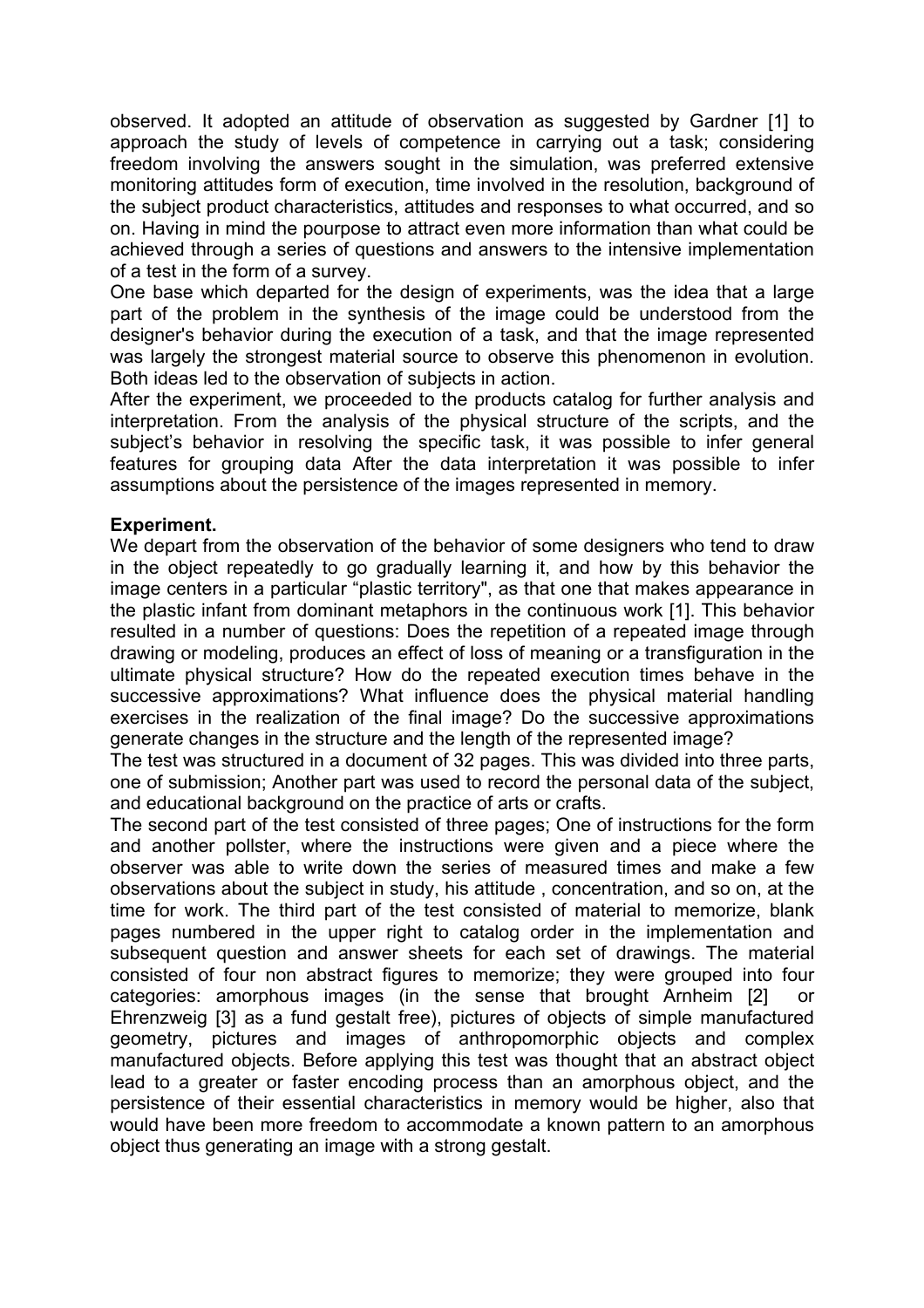During the test, the subject was provided with the work papers and a pencil. The image to memorize was shown to the subject for a lapse of four minutes. The subject was told that the time referred before was the only opportunity to memorize, after that it was hiden from his sight to start the series of drawings. When the subject started another drawing he had to turn down the preious drawing and draw a new image from his memory. For each drawing the execution time was taken. The instrument used for that pourpose had four columns for the four sets of drawings and the necesary lines to record the starting and ending times for each drawing. One of the most important questions that arose as a result of the experimental observation and suggested one of the hypothesis of this work consisted in making the subject to watch the series of drawings, and then ask him/her to display the image he had seen and memorized at the beginning, then he was asked to tell if the image that he had kept in his memory corresponded to his display after he had repeatedly drawn it.

### **Study Group.**

It was chosen to descart the variables associated with the development of the ability to build the environment [4]. The study group was composed by adults, college and post-college age. The experiment was carried out with volunteers and applied individually.

The study group was composed by 33 people: one industrial designer, one architect, five biologists, one linguist, two structural engineers, two architectural students, three athletes, four physical mathematics students, five law students, four surgeons, four civil engineers, and one industrial design student. In this group the subgroup of four people professionally involved in the design acted as a control measure for the variable occupation with respect to the variable coding measured by the runtime and structure of the shape produced, and the development of stroke.

The distribution by occupation and genre of the study group can be seen most clearly in the following table: (to keep the anonymity of the participants, the initials of their names were assigned to identify them).

| Subiect   | Place of origin  | Age | Occupation                 | practice<br>Art<br>or    | Genre |
|-----------|------------------|-----|----------------------------|--------------------------|-------|
| GL        | Colombia         | 29  | <b>Industrial Designer</b> | a.v.                     | m     |
| AA        | Monterrey        | 32  | Architect                  | a.v.                     | m     |
| AR        | Tapachula        | 26  | <b>Biologist</b>           | $\overline{a}$           | m     |
| <b>ED</b> | Venezuela        | 30  | <b>Biologist</b>           | --                       | m     |
| RA        | Monterrey        | 24  | <b>Biologist</b>           | a.v.                     | £     |
| RT        | Monterrey        | 29  | <b>Biologist</b>           | m                        | m     |
| GG        | Monterrey        | 26  | <b>Biologist</b>           | a.v.                     | m     |
| AN        | México, D.F.     | 29  | Linguist                   | lit                      | f     |
| JN        | México, D.F.     | 28  | <b>Mechanical Engineer</b> | $\overline{\phantom{a}}$ | m     |
| FC        | Tampico          | 26  | <b>Mechanical Engineer</b> | $\qquad \qquad -$        | m     |
| AT        | Monterrey        | 19  | Architecture student       | m-a.v                    | £     |
| LN        | México. D.F.     | 17  | Architecture student       | a.v.                     |       |
| AV        | Allende, N.L.    | 30  | Sports                     | --                       | m     |
| AS        | Monterrey        | 21  | Sports                     | m                        | m     |
| AT        | México. D.F.     | 21  | Sports                     | m                        |       |
| MP        | Reynosa          | 21  | Physics student            | $\overline{\phantom{a}}$ |       |
| LT        | México.D.F.      | 18  | Physics student            | $\overline{\phantom{a}}$ |       |
| АC        | Monterrey        | 19  | Physics student            | m                        |       |
| ΝG        | <b>Monterrey</b> | 22  | Physics student            | $\overline{\phantom{a}}$ |       |
| AM        | Monterrey        | 21  | Law student                | m                        |       |
| AG        | Monterrey        | 21  | Law student                | a.v.                     |       |
| GC        | Saltillo         | 20  | Law student                | m                        | m     |
| EP        | Monterrev        | 21  | Law student                | m                        | m     |
| <b>MR</b> | Monterrey        | 20  | Law student                | $\overline{\phantom{a}}$ |       |

|  | Table 1. Study Group |
|--|----------------------|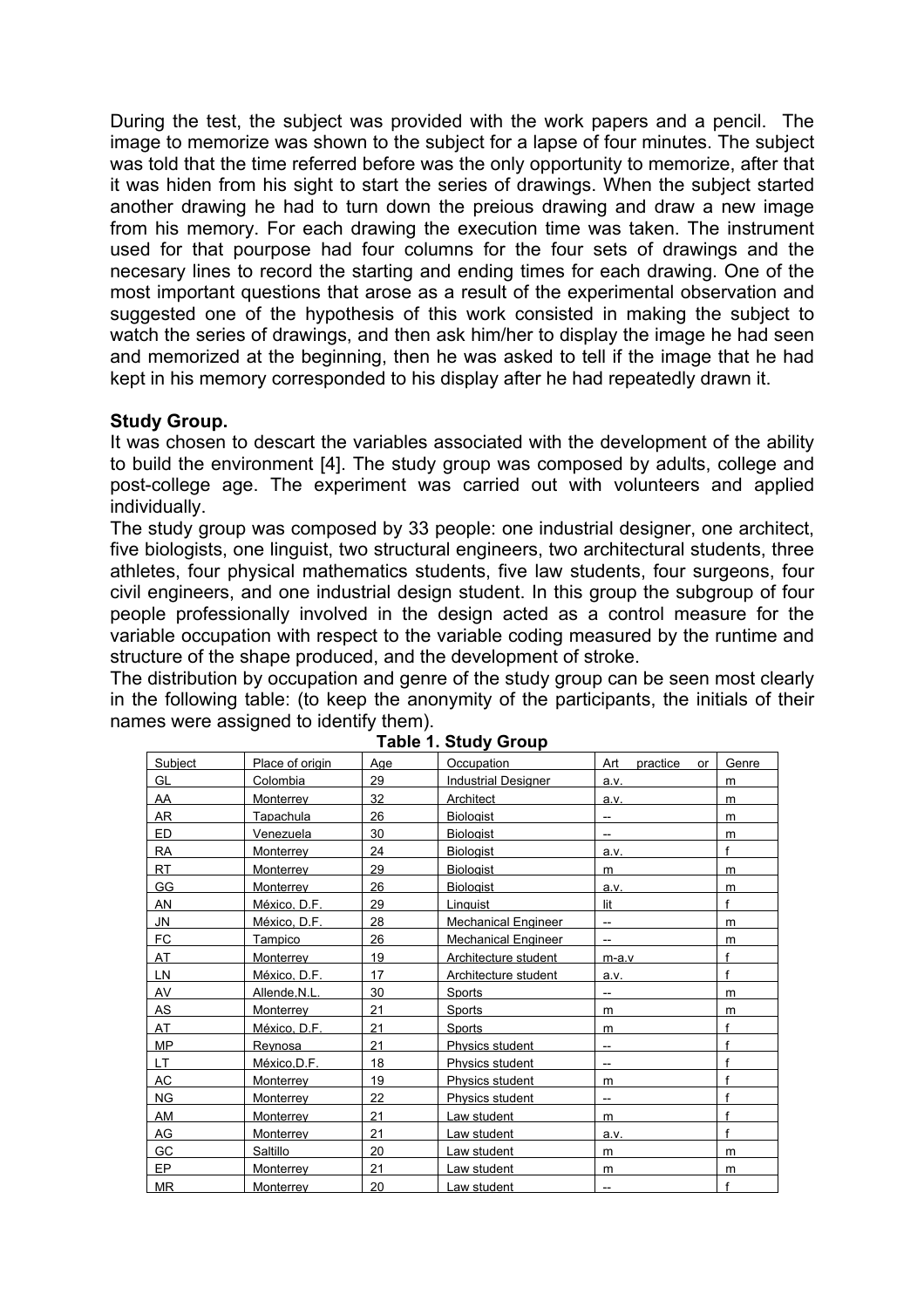| <b>RM</b> | Monterrey     | 45 | MD                    | a.v.   | m |
|-----------|---------------|----|-----------------------|--------|---|
| EV        | Monterrey     | 28 | <b>MD</b>             | a.v.-m |   |
| RG        | Monterrey     | 25 | <b>MD</b>             | a.v.   |   |
| DG        | Matamoros     | 24 | <b>MD</b>             | a.v.m  | m |
| <b>RB</b> | Juárez, Chih. | 30 | Civil Engineer        | $-$    | m |
| AX        | Monterrey     | 25 | Civil Engineer        | $-$    | m |
| LN        | Monterrey     | 38 | Civil Engineer        | m      |   |
| LC        | Monterrey     | 59 | <b>Civil Engineer</b> | m      |   |
| <b>MN</b> | México, D.F.  | 21 | Industrial<br>Desian  | a.v.   |   |

Description. Art practice or experience: a.v.: visual Arts, lit.: literary Arts, m: musical arts. Genre: m: male, f: female.

# **Parameters for the analysis of the results.**

In order to determine the parameters on which to make a codification of the results a first review of the material was made to find within it the unique and repetitive aspects in the structure of the configuration, in the stroke, the mode of attack on the chart or three-dimensional structure in the total structure of the series of drawings, in response to the stimulus, the response to the questions raised by the test and the series of times. There were some features that were coded using one letter, which was very useful, because in reviewing the information again with this base of analysis, could be assigned a sequence of letters to the responses of the subject which could quickly identify recurring response patterns of the group or patterns of recurrence in the same subject which could talk about trends in personal or group performance.

Parameters were grouped into three classes: features on the configuration, on the line and on the sequence of Configuration and Stroke overall.

### **Configuration parameters C.**

L. This parameter indicates a choice of image represented in relation to the model; It can be seen by comparing the model with the representation or series of performances.

Y. Transposition of self-image from portray an image of him/her self, which can go even introduced gradually in a series of drawings, to the interpretation of parts of a picture drawn by their selves as parts of the body or face. This trend is related to the interpretation of stroke as inextricably linked to muscular movement.

S. This parameter can be seen as a survival or details of significant elements in the picture; This can be seen in the setting of only certain details of the stored image in the picture; it can also be understood from the analysis of the sequence as a survival (gradual forgetfulness of other details) certain features across the series of drawings.

T. Translating the poetic image. This parameter is the comment made during the execution of the design on a meaningful analogy with an image or suggestive atmosphere that arises at the time of execution of the simulator or during the observation of the model. Images such as the drawing of a rock suddenly for a subject suggested a indigenous spearhead or the same picture a Chinese landscape, illustrate this parameter.

### **T. Stroke parameters.**

A. Affirmation of contour. This feature can be seen in the tendency to use a line like defining the format, as opposed to the use of shadows and textures as a defining pattern. It can be understood from a parameter sequence (Q or B), as a gradual approach to the definition of a contour drawing from one continuous or discontinuous or the tendency to "cleanse" shadow drawing as the subject moves into the stream.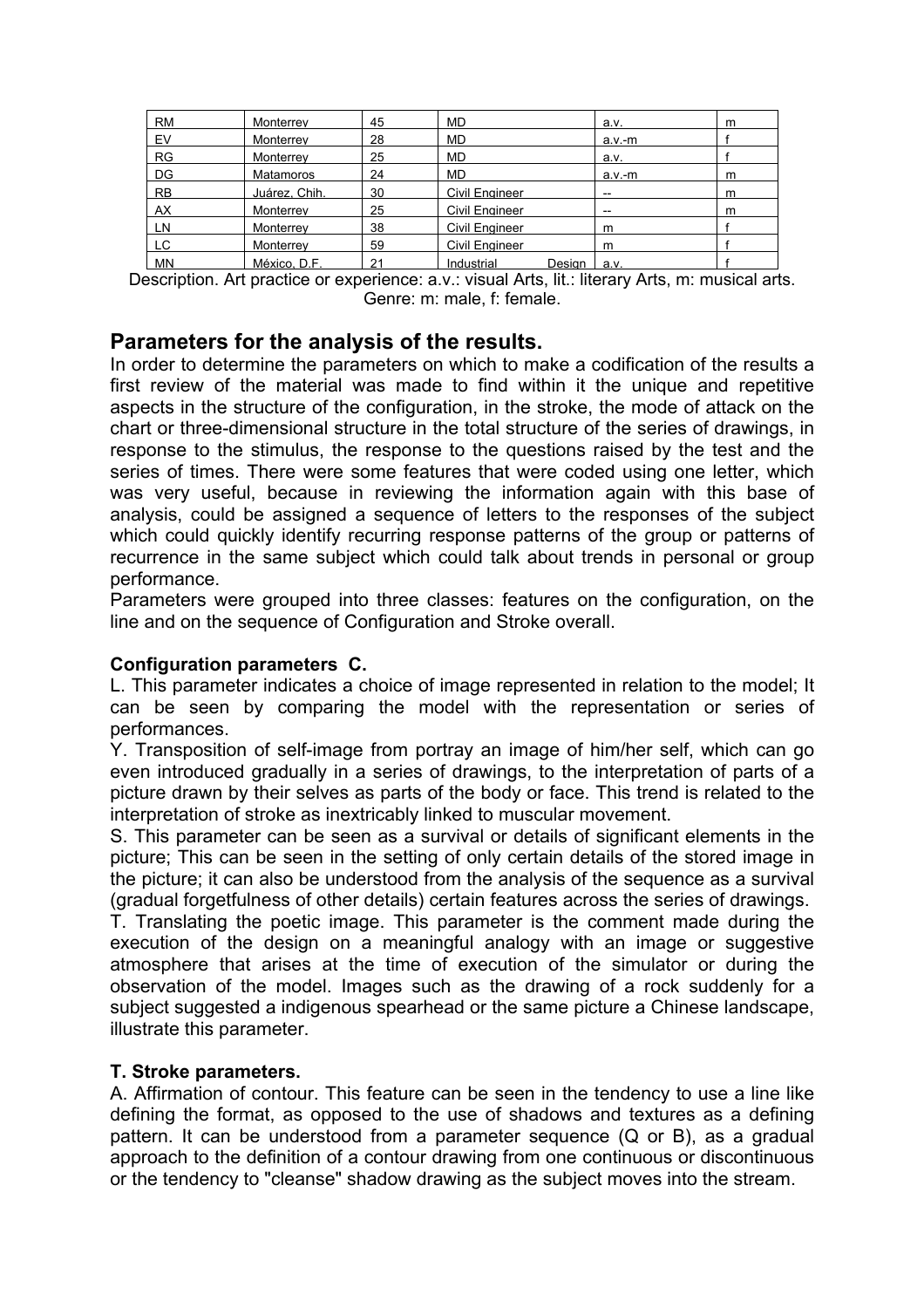R. Rupture of contour, is manifested as a tendency to make discontinuous line defining contour (as opposed to A), or work to achieve the texture in order to define the drawing figure. Just as in A, this parameter can be understood from the analysis of the sequence.

### **SC. Parameters sequence in the structure configuration.**

Ss. It can be a analysis parameter of the configuration, but when the subscript s is added, it indicates a trend to survival of some significant details in the drawn sequence from the gradual removal of peripheral details until gradual focus over certain details. Undoubtedly an analogy of this parameter with the "plastic territory" as noticed by Gardner [1] can be drawn as a typical behavior in dealing with a piece of work.

C. Very codified drawing. A gradual trend to reproduce a formal reduced pattern to a constant feature; this parameter has a lot of connection with the gradual clearing of textures and shading and gradual contour affirmation; sometimes it runs parallel with a thickening of the line that defines the contour even the pressure increases to draw (increased tone in the stroke), this may be related to the gradual sense of certainty in the definition of the mental image.

N. Unlike C, this parameter defines a tendency not to encode the image, this parameter has a lot of connection with L., it can be noticed as associated with rotations in the series of drawings.

D. Tendency to symmetry. In this feature is notorious the gradual alignment pattern with respect to an axis of symmetry, providing parts forming an axial balance and / or focusing on the medium (paper or work table).

J. Tendency to assymmetry. Contrary to the tendency earlier described, in the series of drawings the parts balance with respect to the axis of symmetry get gradually lost. This parameter can be closely related to a freedom in the stroke, with the breakdown of contour or the tendency to rotate and move the object in the sequence; From there it keeps a very close relationship with the almost physical image.

F. Survival of all the details. This parameter, which is linked to the very encoded picture (C) or with the assertion contour (A) points to the almost exact repetition of the image in the entire sequence.º

P. Gradual Loss of details and gain of peripheral structures, such as stroke and shade patterns apparently encoded. This parameter is extremely rare, usually occurs in the sense of a gradual consolidation. It could be related to a dissipation of attention or tiredness for a job very monotonous.

U. Enriching the sequence by introducing new details. This parameter is strongly associated with J and their relative dependents. It is interesting to associate it to the tendency to spining or rotation in the sequence; although it may be - and perhaps more significantly- associated to sets that do not show a rotation or movement as explicit subject`s attempt.

Z. Changes of the image orientation. In some cases a shift in the image as shown on the mirror can be seen at the time of drawing. It is an extremely rare parameter and is not very likely to find connections with other parameters; although it might be related to events in the emotional development of the individual [5].

O. Survival of the composition structure: this parameter is linked to a tendency towards representation in abstract (X) may be closely related to the way of observing the figure, learnig from the formal structure reduced to linear patterns until the vision of the details. This phenomenon could have strong implications with the subject's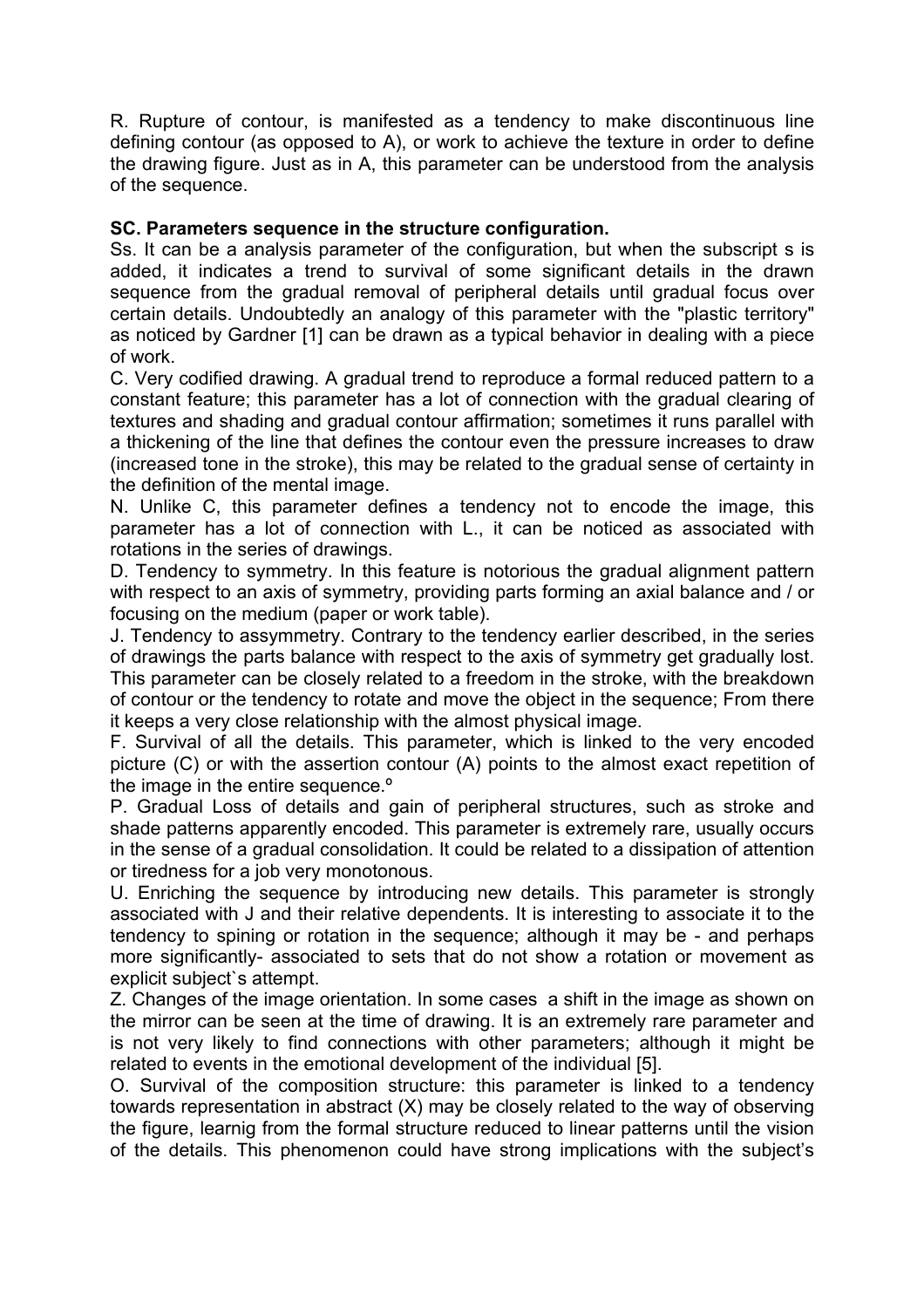education, though, as it was able to show Marr [6], it could be very involved with the perception mechanics.

K. Juxtaposition of secondary images. This parameter can be seen when the original image was superimposed witth spontaneous images (perhaps closely associated to the subject) as important suggestions to the drawing. This parameter can be directly associated to the transposition of the image itself (Y).

### **ST. Sequence structure of stroke parameters.**

I. No differential -encoded. This trend is characterized by the progressive definition of a boundary formed by patterns of spots or shade strokes and texture to an apparently accidental contour formed by a thickened line and is made making even more pressure on the paper. This parameter is closely related to the assertion of contour. Wt-coded undifferentiated. Although this parameter is extremely rare, it almost always occurs in the opposite direction, it may be seen a gradual breakdown of contour towards strokes seemingly senseless. This parameter might be associated to the loss of center into significant detail (P).

Q. In a sense very close to the previous one, this parameter is given, where the stroke texture is beating force to stroke contour.

B. Texture - Contour. This parameter is exactly opposite to the previous one.

E. Affirmation- contour break off. It indicates the gradual loss of continuity in the contours of the represented image. It should be noted that it is extremely rare.

### **General Stream parameters.**

M. Handling-Movement. This parameter defines the sequence in which the movement to the image was given in a sense of rotating or showing it from different points of view.

X. Realistic - abstract Representation. This parameter group deals with the whole trends ranging from a representation that is very close to the real representation where distinctive traits and shape details are becoming increasingly a graphic feature of a direct evocation of the real. This parameter may be associated to the tendency of a gradual stroke contention with a clean contour drawing stroke shade and texture. W. From abstract to realistic representation tendency. It has also been possible to observe a tendency to represent a structure composed of linear strokes to reach a close definition to the real. However, this parameter is extremely rare. It could be

associated to an enrichment of the image (U). V. The tendency to manipulation or motion (M) may have two alternatives, which it are to show a view of the object without any order that denote a rotation (as a sequence of common plant and elevations for example) and G. turning the object in which a numerical sequence of the drawings is an effective rotation of the image. This parameter is closely linked to a state of concentration at work and a great satisfaction for it.

H. To this trend to movement, can be added a tendency to show zoom in or zoom out sequences of the represented image. In most cases it is an effect beyond the volunteer control. It may be related to the increasing dominance on the picture, or with the detailed exploration of the figure and its parts.

Ic. Trend to compositional balance. This parameter is characterized by a gradual accommodation of the image to the limits of paper.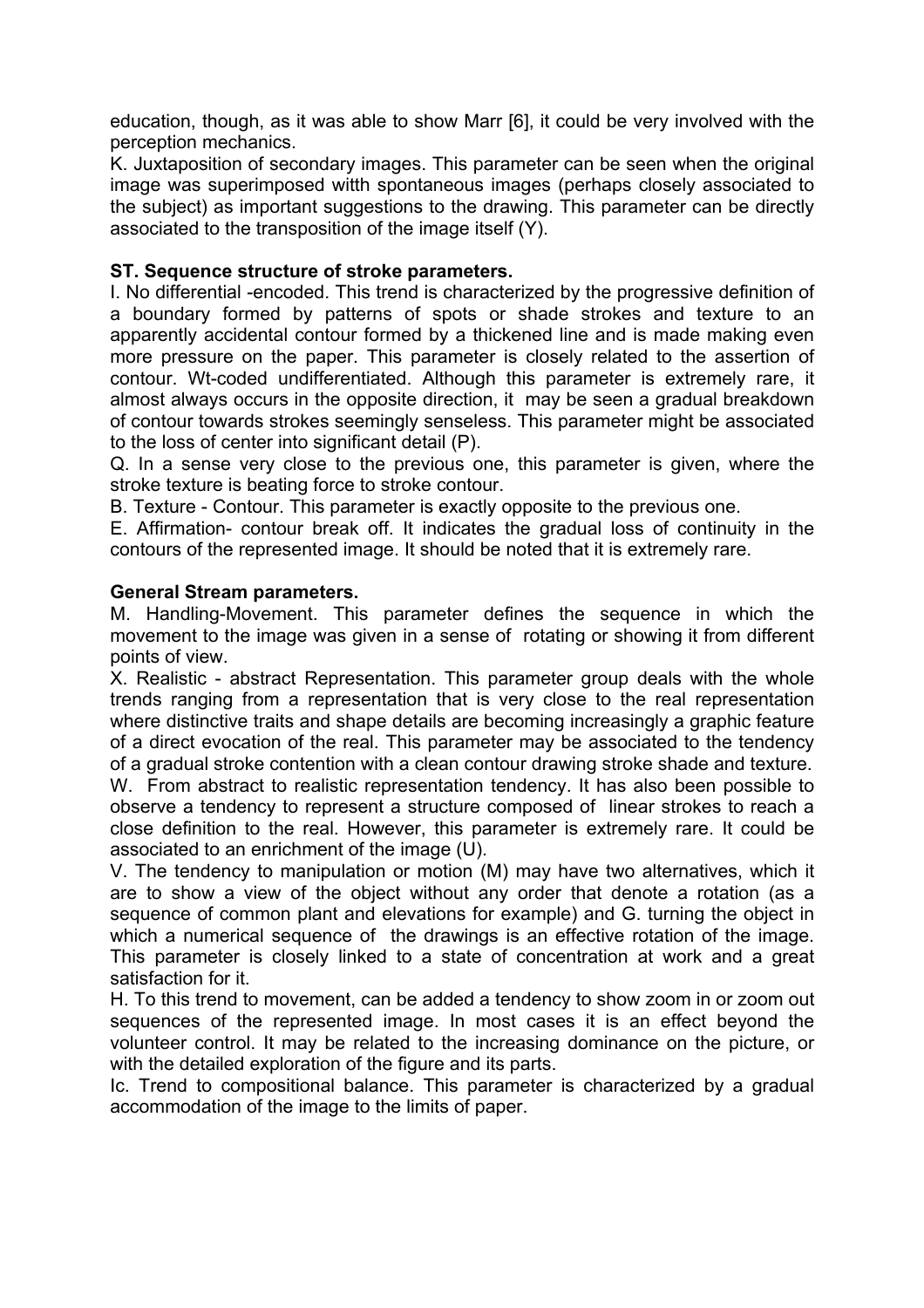# **Description of the experimental results.**

After codifying the subjects' responses, and have made an analysis on individual cases, taking into account representing individual trends and responses, the next step was to proceed on making a count of the parameters found in the cases in order to determine if there are constant trends or recurrent appearance of the parameters and to verify the relationship between the viewed image and some response pattern. Series of individual times were emptied into graphics, grouping them by individual series of drawings (S1, S2, S3, S4) to identify general trends in the graphic associating them with execution times.

In series number one, there is a general trend toward a very strong representation on the move. This trend is significantly more common in this series than in the other three, in fact, the number of individuals who used this resource, progressing gradually decreases under the series. This trend suggests a very important fact: the direct manipulation of the object (as opposed to the observation of a photographic image) guides the subject in some way to replicate the experience of multiple visions. The subject's sensitivity has a lot to do in this: it was performed a test with two subjects where the researcher repeatedly asked them to reproduce a threedimensional object in clay, following more or less the methodology of the test image playback, indicating them to make a direct modeling. The trend of the series clearly pointed to a gradual adaptation of the modeled shape to the hand shape, and a gradual trend towards portraying most significant accidents every time more organized with regard to a symmetricaly and orderly pattern; when the subjects were questioned about the memorized image and theiri identity with respect to the presented image, although they again touched and moved by repeating the inictial test recognition movements, they indicated that it was not the same object. This could bring in the sense of an image transformation from the one that was generated in the mind of the subject, but also points to the effect of confirming the Gardner's [1] assumption related to dependence of touch and sight in the spatial shaping patterns or even in the development of spatial thinking skills; apparently the direct touch points to a more vivid creation of a spatial entity, the fact that the obbject is manipulated might be an evidence of it.

There is a very strong trend towards a gradual alignment to an axis of symmetry, the survival of certain significant details, the gradual contour statement and a very strong trend towards a representation of a perfectly undifferentiated contour to one differential (I) all these features appear to guide the tendency of the configuration of the series to a consolidation and development of a formal pattern made from a constant script (as a letter), but the tendency to not encode (N) is stronger in this series, although in the other series against C dramatically decreases. This could bring in the sense of a challenge to establish a formal repetitive pattern which is on the absolutely amorphous model configuration. From another perspective, this could be interpreted as an opportunity, given the nature of the material, so that the free structures find their way into the piece of work, because of the low capacity of centering the gestalt image and the large number of the details that offers a varied form and texture as [3].

The trend of the different medium of the series of times but with wide variations is behaving in a general decline over the execution time of the first chart. Perhaps this trend is highly associated to the widespread tendency to appearing of simultaneous D I A and S parameters. It may be significant that most subjects did not recognize the model image as the one they had seen; this fact points to a transformation of the image induced by the use of the representation means.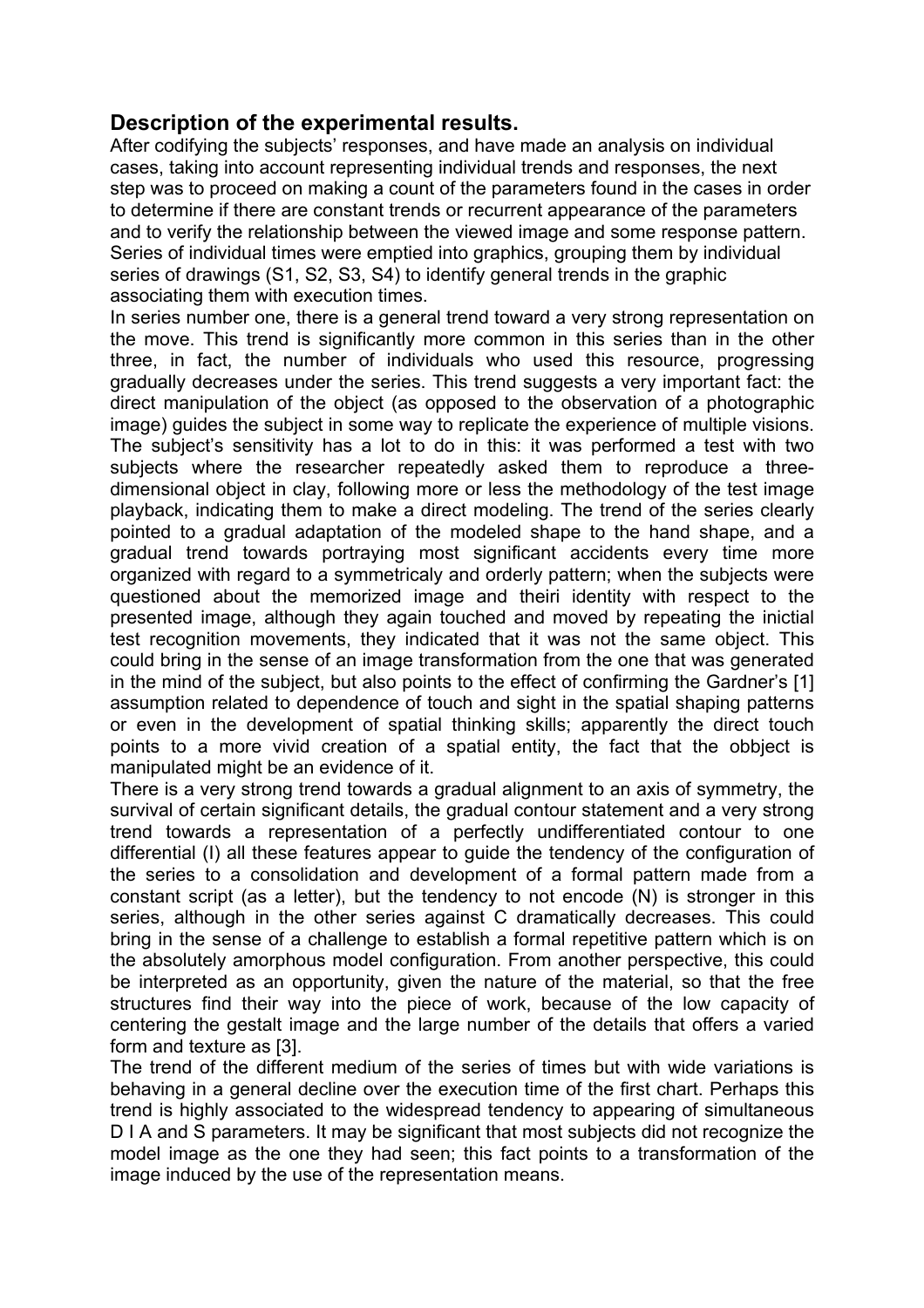The second series show a marked trend towards showing a sequence in motion, although not as marked as in the series one, as it was, could be related to the direct handling of volume. At this case, however, could be related to an assumed management sequence of the first phase, and not directly related to the characteristics of the model image; it is very significant that the tendency to low in the second installment of a frequency from 10 to 5 and then in the third and fourth sets from 4 to 1 consecutively. There is a tendency in some subjects, to go from an undifferentiated drawing to a completely differential drawing; At the same time, a similar trend to go from a more abstract representation of realism to a search for the shadow and texture representation.

There are three trends with a very high frequency of occurrence in relation to other parameters; a marked gradual alignment and composition of the figure predisposition with respect to an axis of symmetry, a trend repeated representation of the most significant details of the object , which sometimes becomes a reproduction of a simple geometric pattern; and a strong trend towards gradual affirmation of the contour of the object, which is reflected in the continuity of the growing profile and the gradual increase in force implementation of pencil on paper. The simultaneous appearance of these parameters, seems to foreshadow a marked tendency towards a highly codified drawing. The frequency of this parameter seems to be closely related to the widespread trend of the number of times to have an average decline. Apparently, there is a significant correlation between this parameter and behavior of the graphical times; In a sense, this might indicate the trend as well as individual gradual alignment of the series of times in a common line: that after a recurrence of a settled formal pattern, as many architects do when they be design, come into play coding image mechanisms which are inherent in the process of drawing and have small dependency on the pattern to be reproduced.

In the third and fourth sets, it is unclear how the parameters C, D and S, are highly recurring; Series times generally tend to decline over the execution time of the first drawing, but this trend is stronger in the number three in the series four.

A comparative analysis on the parameters shows a remarkable inclination towards consolidation in response to a repeated pattern drawing, although is a resourse less used to reproduce a pattern without a regular morphology. There is a strong trend towards a gradual alignment with the axis of symmetry, to portray just a few telling details and a gradual contour affirmation. This fact could confirm the trend pointed before, of promoting in the individual the use of encryption mechanisms of the image that tend toward abstraction of the image in an easily understandable pattern.

Two points stand out in this little analysis of the individual behavior that is typical in charts of series of time, indicating a declining influence what is taking shape as drawn as advances in reproduction pattern, as indicated by the gradual alignment of time demanded in making the drawing on a common line, covers at the same time to reproduce any pattern. This marks the gradual use of encryption mechanisms to solve the task. The other aspect was the subject's response when asked to recall after drawing the series, the model image and then compare it to the one presented to them. The typical response was not recognizing it even if and it was the same one. This indicates a change in the stored image that is inherent in the physical handling of the material and that is not related to trends toward consolidation or naturalistic representation: it has to do with a mind's tendency, with an interference of the creative imagination and the memory.

The phenomenon of the transformation and typical behavior of the graph of times can have a very significant correlation. A typical subjects' behavior at the time of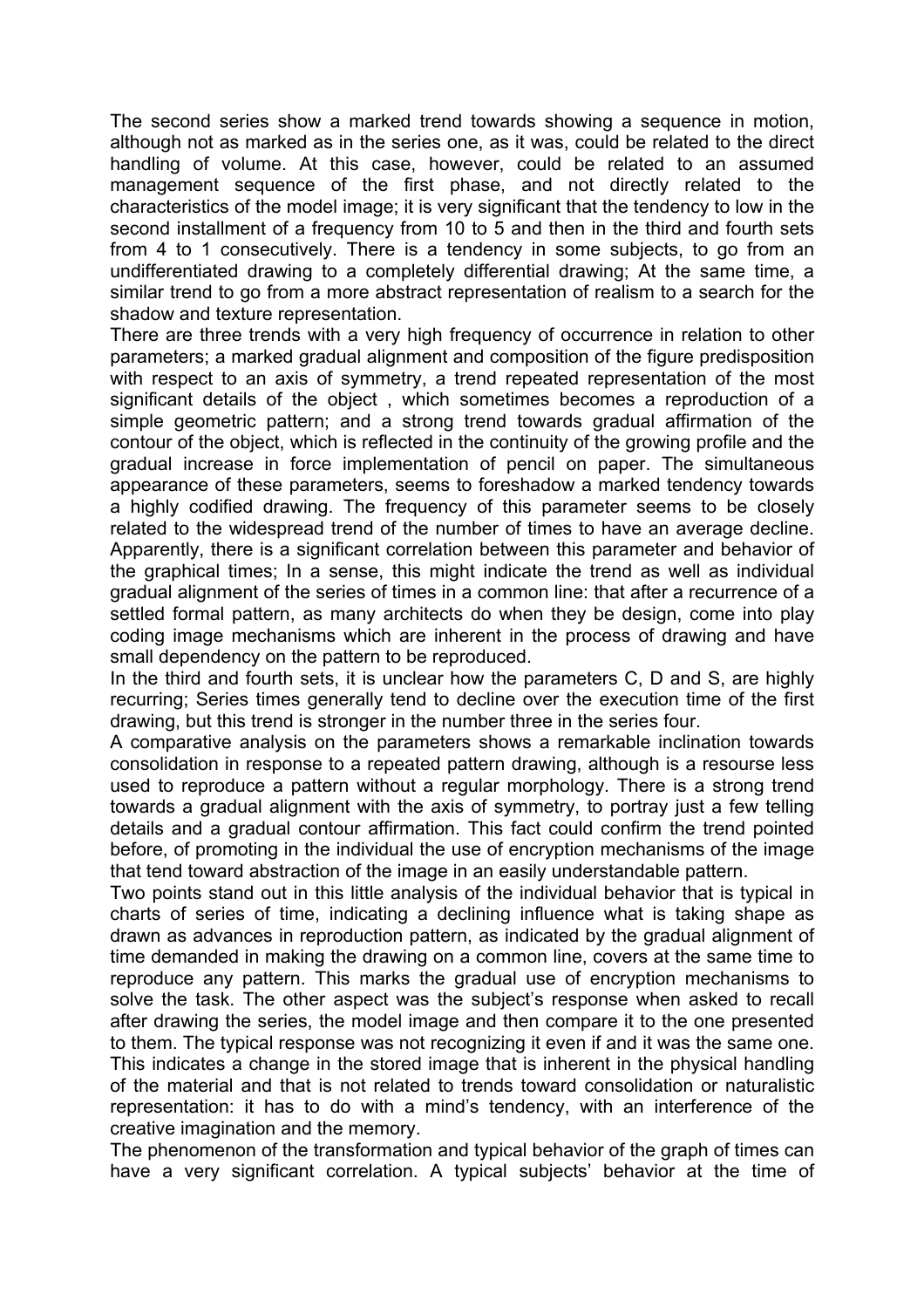presenting an image to them and not recognize it, was not to believe at first that it was the original model and then showed disconcerted. As if in advance they waited for a response to find and when they did not find it, the feeling of truth crashed with a very different reality (See tables 2 and 3).

The general phases of the experiment were repeated using computer graphics media with three volunteers trained to draw using CAD and the participants' general responses were the same as using drawing or modeling. That is interesting, because it indicates indicates a structural mind pattern that takes presence during the development of artistic work, independently of the nature of the used media.

# **Conclusions.**

The drawing has properties that are inherent in the means by which the image materializes, images in memory suffer a gradual transformation induced by the work in which the artist is not conscious so, the naturalist art is a re-creation of what is real, and that makes the art created enter into the world as something else, a higher level of abstraction with each transaction is made on the art piece. In this process are important the natural encoding processes of images that the human being perform as a strategy to isolate the complexity of the world. This tends to be "cleansed" of nonessential factors, but at the same time, tends to manage through compositional strategies that make it increasingly symmetrical, abstract and with a more visually harmonious relationship with regard to the media in which the object exists, thus it becomes more efficient for perception.

This has important effects on the growing complexity of the artificial environment and the gradual displacement of the non-manufactured in the shape taken by humanized environments. Through this experiment, it was found that these abandonment processes of the initial models of inspiration for the design of new objects are processes that have strong unconscious components. It also could prove, through an approximation that the central Worringer's [7] thesis, with regard to the evolution of the graphic signs, from the naturalistic to abstract representation is correct, and that is a mechanism that causes varying complexity of represented degrees tend to be more alike among themselves given the use of the same resources to imagine that they heavily depend of the manipulation of the object by means of artistic work.

### **Table 2. Average draw times during the experiment.**



X axis: Succesive Draw, Y axis: drawing time in seconds.

**Table 3. Experimental results** 

| <b>Configuration parameters</b> |     |  |  |  |  |  |  |  |  |  |  |  |  |
|---------------------------------|-----|--|--|--|--|--|--|--|--|--|--|--|--|
| $L.A$ choice of image $S-1$     |     |  |  |  |  |  |  |  |  |  |  |  |  |
| represented in S-2              |     |  |  |  |  |  |  |  |  |  |  |  |  |
| relation to the model S-3       |     |  |  |  |  |  |  |  |  |  |  |  |  |
|                                 | ¬-⊥ |  |  |  |  |  |  |  |  |  |  |  |  |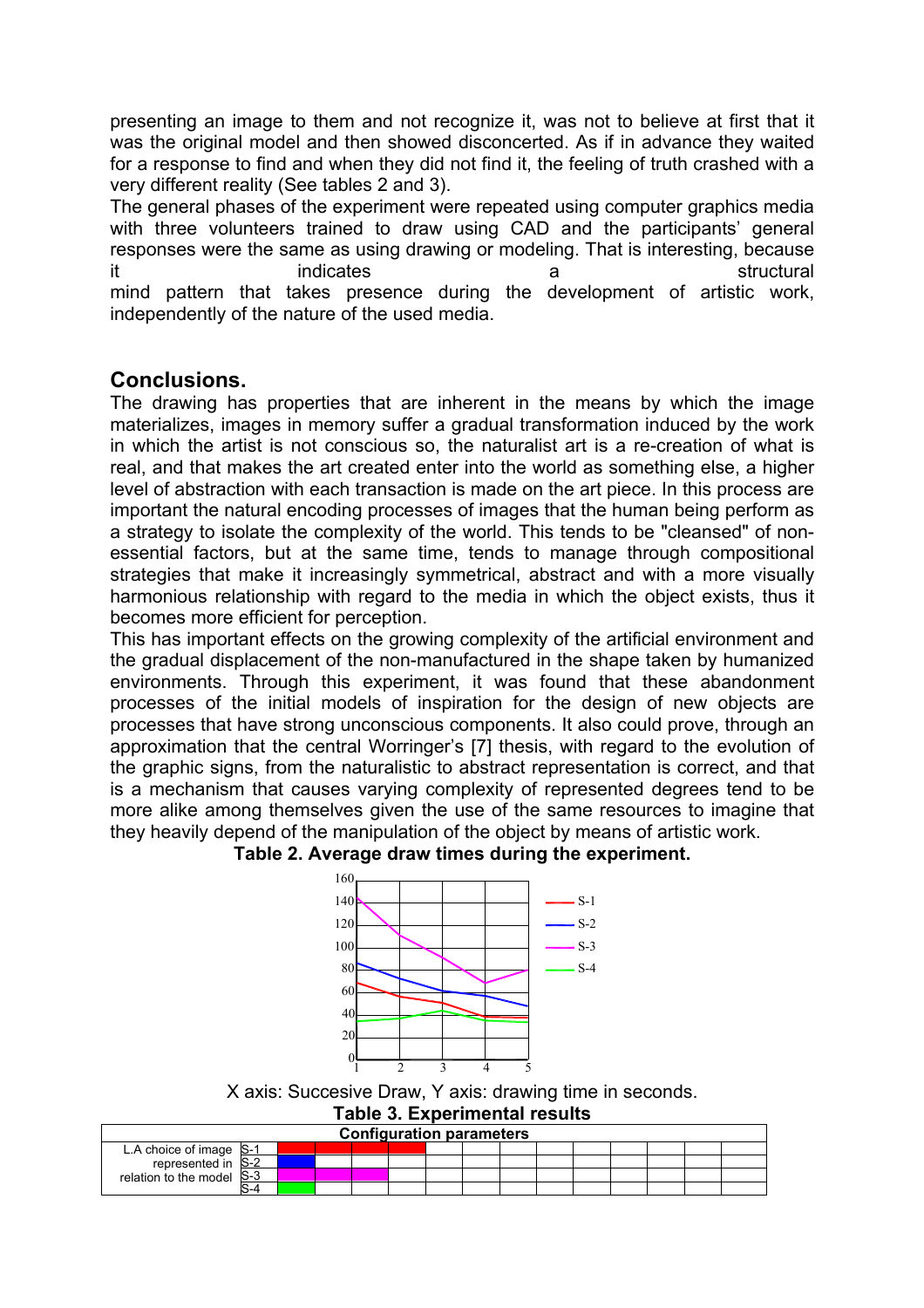| Y. Transposition of      | $S-1$                      |                                                                                                                       |                          |  |  |  |  |  |
|--------------------------|----------------------------|-----------------------------------------------------------------------------------------------------------------------|--------------------------|--|--|--|--|--|
| self-image               | $S-2$                      |                                                                                                                       |                          |  |  |  |  |  |
|                          | $\overline{\mathbf{S}}$ -3 |                                                                                                                       |                          |  |  |  |  |  |
|                          | $3-4$                      |                                                                                                                       |                          |  |  |  |  |  |
| S.survival or details of | $S-1$                      |                                                                                                                       |                          |  |  |  |  |  |
| significant elements in  | $S-2$                      |                                                                                                                       |                          |  |  |  |  |  |
| the picture              | $S-3$                      |                                                                                                                       |                          |  |  |  |  |  |
|                          | $S-4$                      |                                                                                                                       |                          |  |  |  |  |  |
| T. Translating the       | $S-1$                      |                                                                                                                       |                          |  |  |  |  |  |
| poetic image             | $S-2$                      |                                                                                                                       |                          |  |  |  |  |  |
|                          | $S-3$                      |                                                                                                                       |                          |  |  |  |  |  |
|                          | $S - 4$                    |                                                                                                                       |                          |  |  |  |  |  |
|                          |                            |                                                                                                                       | <b>Stroke parameters</b> |  |  |  |  |  |
|                          |                            |                                                                                                                       |                          |  |  |  |  |  |
| A. Affirmation of        | $S-1$                      |                                                                                                                       |                          |  |  |  |  |  |
| contour                  | $S-2$                      |                                                                                                                       |                          |  |  |  |  |  |
|                          | $S-3$                      |                                                                                                                       |                          |  |  |  |  |  |
|                          | $3-4$                      |                                                                                                                       |                          |  |  |  |  |  |
| R. Rupture of contour    | $S-1$                      |                                                                                                                       |                          |  |  |  |  |  |
|                          | $\overline{2}$             |                                                                                                                       |                          |  |  |  |  |  |
|                          | $S-3$                      |                                                                                                                       |                          |  |  |  |  |  |
|                          | $-4$                       |                                                                                                                       |                          |  |  |  |  |  |
|                          |                            | Parameters sequence in the structure configuration                                                                    |                          |  |  |  |  |  |
| Ss.Survival of some      | $S-1$                      |                                                                                                                       |                          |  |  |  |  |  |
| significant details      | $S-2$                      |                                                                                                                       |                          |  |  |  |  |  |
|                          | $S-3$                      |                                                                                                                       |                          |  |  |  |  |  |
|                          | $3-4$                      |                                                                                                                       |                          |  |  |  |  |  |
| C. Very codified         | $S-1$                      |                                                                                                                       |                          |  |  |  |  |  |
| drawing                  | $S-2$                      |                                                                                                                       |                          |  |  |  |  |  |
|                          | $3-3$                      |                                                                                                                       |                          |  |  |  |  |  |
|                          | S-4                        |                                                                                                                       |                          |  |  |  |  |  |
| N.tendency not to        | $S-1$                      |                                                                                                                       |                          |  |  |  |  |  |
| encode the image         | $S-2$                      |                                                                                                                       |                          |  |  |  |  |  |
|                          | ლ<br>ვ                     |                                                                                                                       |                          |  |  |  |  |  |
|                          | $3-4$                      |                                                                                                                       |                          |  |  |  |  |  |
| D. Tendency to           | $S-1$                      |                                                                                                                       |                          |  |  |  |  |  |
| symmetry                 | $S-2$                      |                                                                                                                       |                          |  |  |  |  |  |
|                          | $-3$                       |                                                                                                                       |                          |  |  |  |  |  |
|                          | 3-4                        |                                                                                                                       |                          |  |  |  |  |  |
| J. Tendency to           | $S-1$                      |                                                                                                                       |                          |  |  |  |  |  |
| assymmetry               | $S-2$                      |                                                                                                                       |                          |  |  |  |  |  |
|                          | $\overline{\mathbf{3}}$    |                                                                                                                       |                          |  |  |  |  |  |
|                          | -4                         |                                                                                                                       |                          |  |  |  |  |  |
| F. Survival of all the   | $S-1$                      |                                                                                                                       |                          |  |  |  |  |  |
| details                  | $S-2$                      |                                                                                                                       |                          |  |  |  |  |  |
|                          | $S-3$                      |                                                                                                                       |                          |  |  |  |  |  |
|                          | $-4$                       |                                                                                                                       |                          |  |  |  |  |  |
| P. Gradual Loss of       | $S-1$                      |                                                                                                                       |                          |  |  |  |  |  |
| details                  | $S-2$                      |                                                                                                                       |                          |  |  |  |  |  |
|                          | S-3                        |                                                                                                                       |                          |  |  |  |  |  |
|                          | $3-4$                      |                                                                                                                       |                          |  |  |  |  |  |
| U. Enriching the S-1     |                            |                                                                                                                       |                          |  |  |  |  |  |
| sequence by S-2          |                            |                                                                                                                       |                          |  |  |  |  |  |
| introducing new          | $S-3$                      |                                                                                                                       |                          |  |  |  |  |  |
| details                  | S-4                        |                                                                                                                       |                          |  |  |  |  |  |
| Z. Changes of the        | S-1                        |                                                                                                                       |                          |  |  |  |  |  |
| image orientation        | $S-2$                      |                                                                                                                       |                          |  |  |  |  |  |
|                          | $S-3$                      |                                                                                                                       |                          |  |  |  |  |  |
|                          | S-4                        |                                                                                                                       |                          |  |  |  |  |  |
| O. Survival of the       | $S-1$                      |                                                                                                                       |                          |  |  |  |  |  |
| composition structure    | $S-2$                      |                                                                                                                       |                          |  |  |  |  |  |
|                          | $S-3$                      |                                                                                                                       |                          |  |  |  |  |  |
|                          | $S-4$                      |                                                                                                                       |                          |  |  |  |  |  |
| K. Juxtaposition of      | $S-1$                      |                                                                                                                       |                          |  |  |  |  |  |
| secondary images         | $S-2$                      |                                                                                                                       |                          |  |  |  |  |  |
|                          | S-3                        |                                                                                                                       |                          |  |  |  |  |  |
|                          | S-4                        |                                                                                                                       |                          |  |  |  |  |  |
|                          |                            | Sequence structure of stroke parameters                                                                               |                          |  |  |  |  |  |
| I. No differential -     |                            |                                                                                                                       |                          |  |  |  |  |  |
|                          | $S-1$                      |                                                                                                                       |                          |  |  |  |  |  |
| encoded                  | $S-2$                      |                                                                                                                       |                          |  |  |  |  |  |
|                          | $S-3$<br>$S-4$             |                                                                                                                       |                          |  |  |  |  |  |
|                          |                            | <b>Contract Contract Contract Contract Contract Contract Contract Contract Contract Contract Contract Contract Co</b> |                          |  |  |  |  |  |
| Q. Stroke texture is     | $S-1$                      |                                                                                                                       |                          |  |  |  |  |  |
| beating force to         | $S-2$                      |                                                                                                                       |                          |  |  |  |  |  |
| stroke contour           | $S-3$                      |                                                                                                                       |                          |  |  |  |  |  |
|                          | 3-4                        |                                                                                                                       |                          |  |  |  |  |  |
| B. Texture - Contour     | $S-1$                      |                                                                                                                       |                          |  |  |  |  |  |
|                          | $S-2$                      |                                                                                                                       |                          |  |  |  |  |  |
|                          | $S-3$                      |                                                                                                                       |                          |  |  |  |  |  |
|                          | S-4                        |                                                                                                                       |                          |  |  |  |  |  |
| E. Affirmation-          | $S-1$                      |                                                                                                                       |                          |  |  |  |  |  |
| contour break off S-2    |                            |                                                                                                                       |                          |  |  |  |  |  |